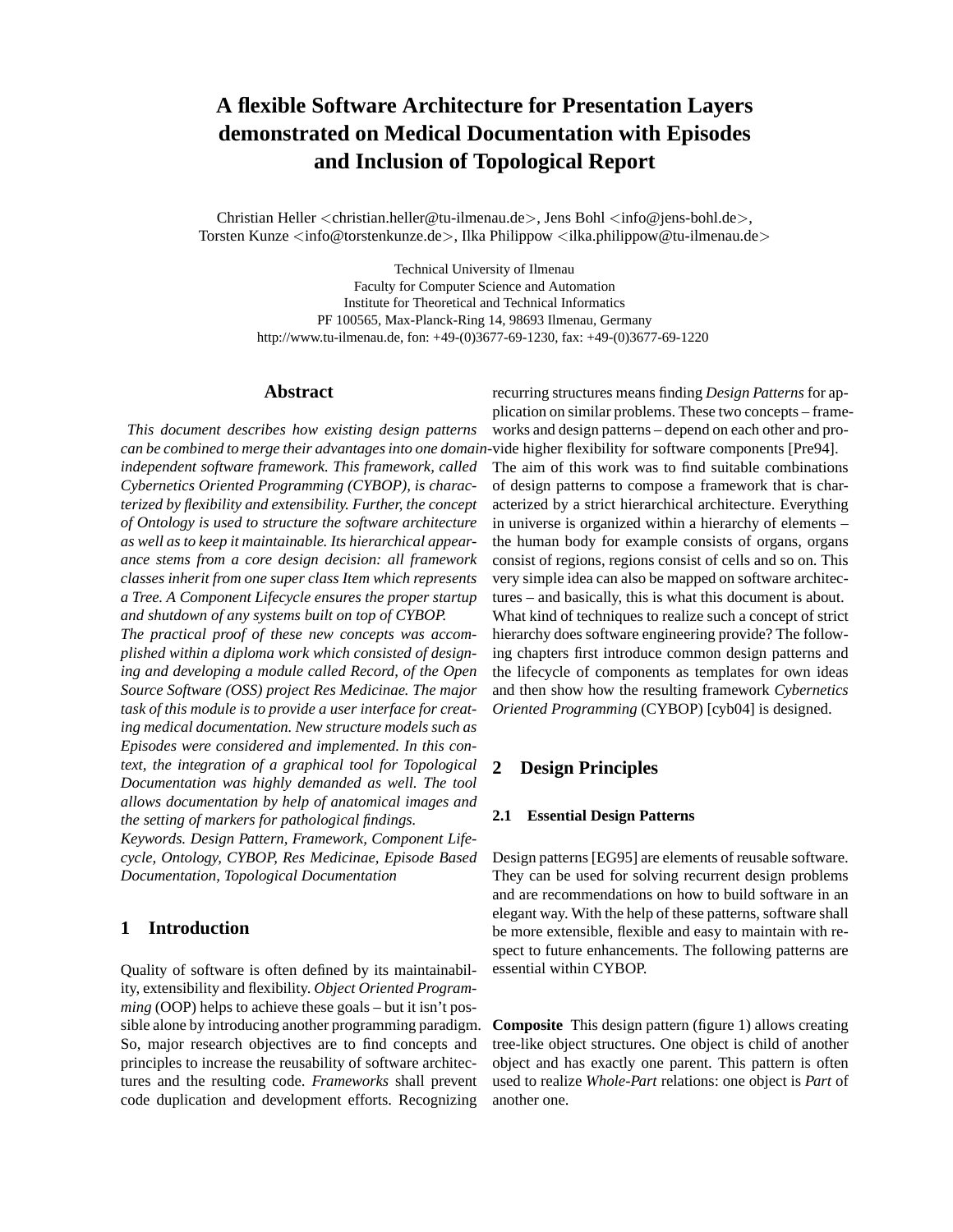

**Fig. 1.** Composite Pattern

**Layers** With the help of this pattern, software can be organized in horizontal layers (figure 2). Modules and applications can be separated into logical levels, whereby these levels should be as independent from each other as possible, to ensure a high substitutability.



**Fig. 2.** Layer Pattern

**Chain Of Responsibility** Messages initiated by a particular object can be sent over a chain of instances to the receiving object (figure 3). So, either the message will be transmitted over a bunch of objects or evaluated immediately by the target object.



**Fig. 3.** Chain Of Responsibility Pattern

**Model-View-Controller** Dividing the presentation layers into the logical components *Model*, *View* and *Controller*, is a very approved way for designing software for user interfaces. The model encapsulates the data presented by the view and manipulated by the controller (figure 4).



**Fig. 4.** Model-View-Controller Pattern

**Hierarchical Model-View-Controller** The Hierarchical Model-View-Controller [JC00] combines the essential design patterns *Composite*, *Layers* and *Chain of Responsibility* into one conceptual architecture (figure 5). This architecture divides the presentation layer into hierarchical sections containing *MVC-Triads*. The triads conventionally consist of model, view and controller parts. Triads communicate with each other by relating over their controller object.

Here is a short explanation of this concept, using a practical example: The upper-most triad could represent a dialog and the middle one a container such as a panel. In this container, a third triad – for example a button – could be held.



**Fig. 5.** Hierarchical Model-View-Controller Pattern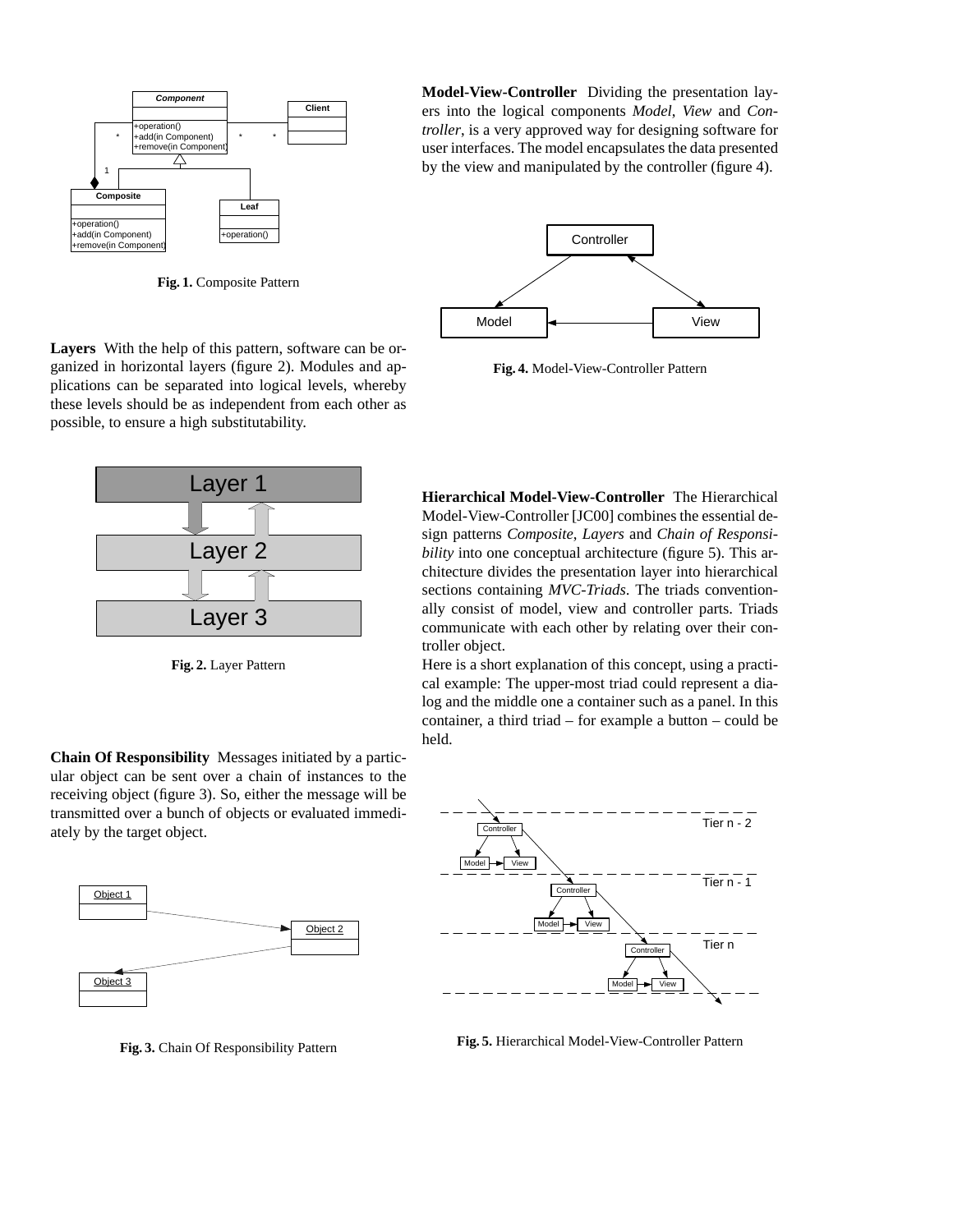#### **2.2 Component Lifecycle**

Each *Component* lives in a system that is responsible for the component's creation, destruction etc. When talking about components, this article sticks to the definition of Apache-Jakarta-Avalon [jak02], which considers components to be *a passive entity that performs a specific role*. A component has a number of methods which need to be called in a certain order. The order of method calls is what is known as *Component Lifecycle*. An outside, active entity is responsible for calling the lifecycle methods in the right order. In other words, such an entity or *Component Container* can control and use the component. The Avalon documentation [jak02] says:

*It is up to each container to indicate which lifecycle methods it will honor. This should be clearly documented together with the description of the container.*

### **3 An Extended Component Lifecycle**

The CYBOP lifecycle of components is an extension of the lifecycle idea of Apache – basically the same idea but another background and realization.

All *Whole-Part associations* between objects were organized under the rules of the component lifecycle. The relations were created and destroyed in a sequence of lifecycle steps. These steps are realized as method calls on the components (figure 6).



**Fig. 6.** State Diagram of CYBOB's Component Lifecycle

Contrary to Apache's lifecycle, this one introduces a *globalize* method by which global parameters can be forwarded throughout the whole framework. Static methods or *manager* classes such become superfluous. Analogous to the lifecycle of organic cells where the genetic information in form of a Desoxyribo Nuklein Acid (DNA) is shared before separation, the globalize method allows to forward a configuration object to any new instance.

### **4 Ontology**

An ontology is a catalogue of types that are depending on each other in hierarchical order. It is a formal specification concerning a particular objective. CYBOP consists of three such ontologies:

- **–** Basic Ontology
- **–** Model Ontology
- **–** System Ontology

Figure 7 shows the model ontology. The layer super types are Record, Unit, Heading and Description. These classes are super types of all classes in a particular ontological level.

The right side shows a concrete implementation of the model ontology – the *Electronic Health Record* [ope04]. This data structure contains all information concerning a particular patient. The figure shows Problem types in level Unit. These consist of episodes containing instances of PartialContact. In level Heading, the structural elements of a partial contact can be found – Subjective, Objective, Assessment and Plan. Therapeutical issues are placed in level Description – such as Medication with particular dose.



**Fig. 7.** Model Ontology

As shown, the concept of ontology can be used to organize data structures in a hierarchical order by defining logical layers with super types.

# **5 CYBOP**

Section 2 introduced essential design patterns that represent the main structure of the CYBOP framework. Section 3 explained the Component Lifecycle and section 4 the well-known idea of ontology. Now these design principles and concepts will be combined to comprise their advantages and to increase the demanded quality characteristics: high flexibility and maintainability.

*Structure by Hierarchy* – this is the basic idea behind CYBOP. While this principle has been applied to many domain and knowledge models, especially in the field of *Artificial Intelligence* (AI), it apparently has not been used for the design of systems yet.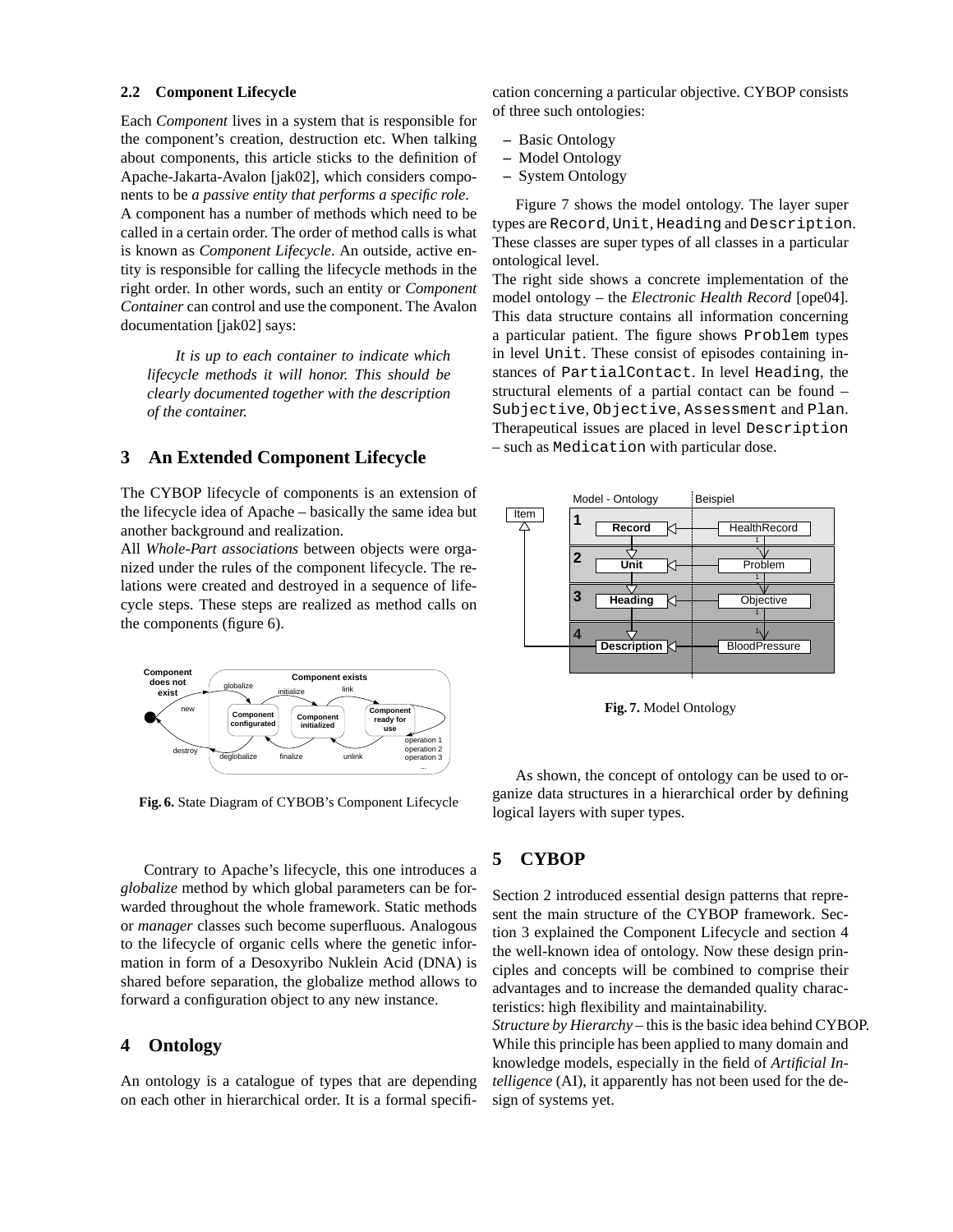Let us recall the *Model View Controller* design pattern which is used in one or another form by a majority of systems, today. There is a *View* which mostly is a *Graphical User Interface* (GUI). It consists of for example a frame, panel, menubar and smaller components which are all part of the frame's hierarchy. Then, there is the *Controller*. The *Hierarchical MVC* pattern suggested to use a controller hierarchy consisting of *MVC Triads*. Finally, there is the *Model*. Not only AI systems use a *Hierarchy* to structure their domain data. The OpenEHR project [ope04] does the same.

Reflecting these facts, one question is at hand: *If View, Controller and Model ideally have a hierarchical structure, why not creating whole software systems after this paradigm?* Isn't every system essentially a *Tree* of objects?

Extending the concept of *Hierarchical Model View Controller* to whole software architectures, CYBOP was designed to be the domain-independent backbone for information systems of any kind. Originally designed for medical purposes, it should also become usable for insurance, financial or other standard applications in future.

#### **5.1 Class Item**

As shown, tree-like structures can be realized by the *Composite* pattern. In CYBOP, this pattern can be found simplified in class Item (figure 8) which is super type of all other classes. References, respectively relations to child elements are held within a hashmap. No attributes are used except of this hashmap. Every element of the map can be accessed by a special key value.



**Fig. 8.** Class Item

But that also means that any particular set- and getmethods become superfluous. The recommendation to encapsulate attributes produces thousands of lines of code whose usefulness is at least questionnable. In probably 90% of cases, the set and get methods consist of only one single line accessing an attribute value. Sometimes, additional lines with an update function for other parts of the system are added. They are called whenever an attribute value is changed by a set method:

```
public void setValue(Type v) {
    this.value = v_igetUpdateManager().update(this);
}
```
But this update notification could as well be taken over by the parent object that was calling the set method on one of its child objects:

```
public void method() {
    child.setValue(v);
    getUpdateManager().update(child);
}
```
In the end, the responsibility of encapsulation falls to the super class *Item* with its access methods, alone. It is the only remaining container class in the whole framework. No other container classes have to be written ever. For the issue of sorting children (such as to simulate a *List*), other concepts have to be used which are partly unclear yet and will not be described further in this paper.

Another advantage of having just one container class is that the unpredictable behaviour in object oriented languages, when inheriting a container (hashtable) can be avoided. Find more details in [Nor].

Finally, there is the issue of security. If a system's security manager is forwarded in the *globalize* lifecycle method from object to object, as described in section 3, then it can be stored as one child of the *Item* super class. Whenever a child needs to be accessed, a parent's security manager can check for permittance.

#### **5.2 Basic Structure**

Comprising the design patterns *Composite*, *Layers*, and *Chain of Responsibility*, the CYBOP framework is comparable to a big tree containing objects organized in different levels. These levels are determined by a special *System Ontology* (as opposed to a *Knowledge Ontology* like for example OpenEHR [ope04]) and might become the topic of a follow-up paper. Figure 9 shows the object tree and the different levels of granularity.

# **6 Record – An EHR Module**

The practical background for the application of CYBOP is *Res Medicinae* [res04]. A modern clinical information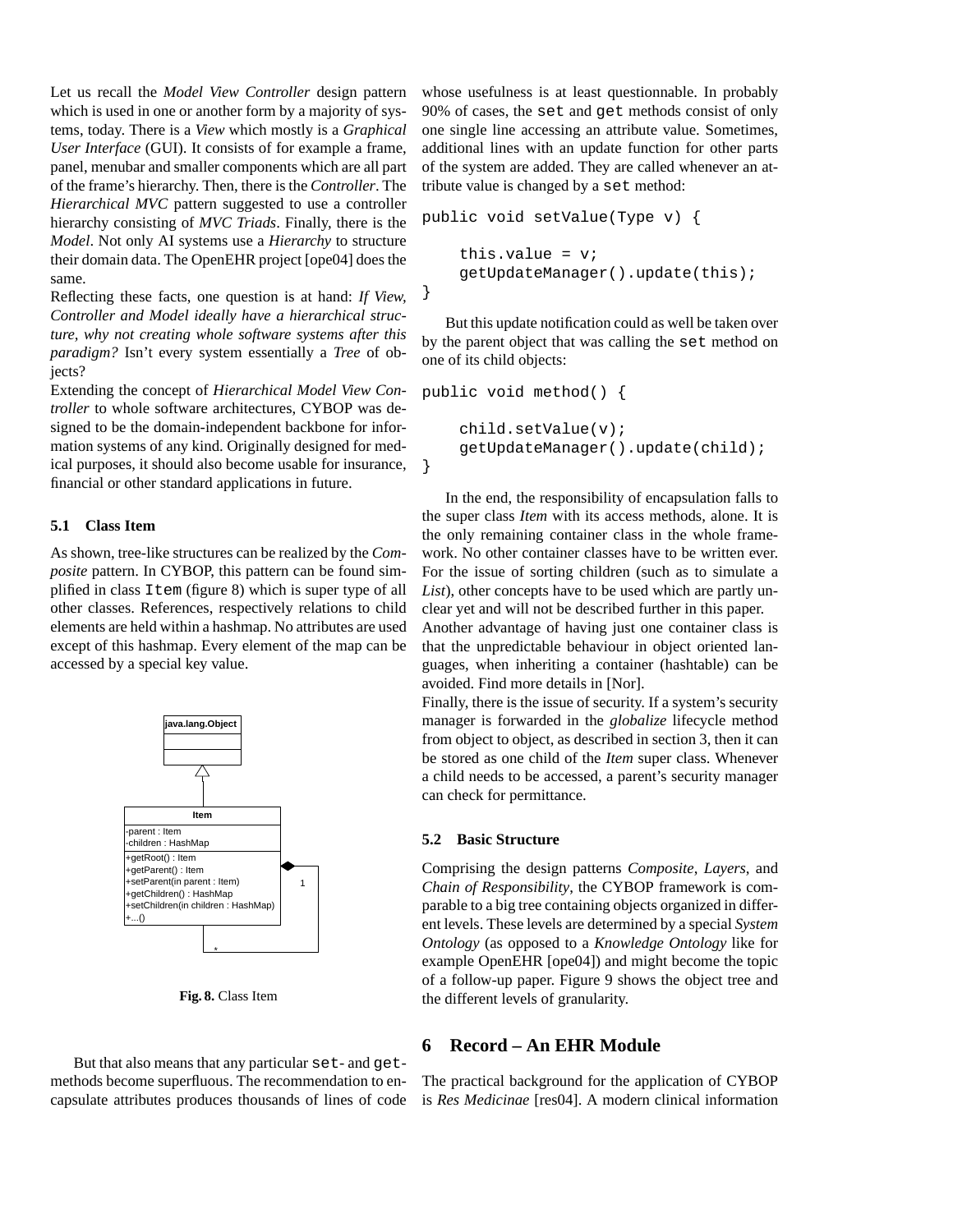

**Fig. 9.** Basic Structure

system is the aim of all efforts in this project. In future, it shall serve medical documentation, archiving, laboratory work etc. *Res Medicinae* is separated into single modules depending on different tasks.

One of these modules is *Record* – an application for documenting medical information (figure 10). In addition to new documentation models, it also contains a tool for topological documentation.



**Fig. 10.** Screenshot of Record [urb02]

Starting from an overall view of the human body, it is possible to reach every organ or region of the body in detail (figure 11).

# **7 Summary**

Software patterns are essential elements of frameworks. This paper showed how they can be combined to comprise their advantages and to realize hierarchical structures with unidirectional dependencies.

These structures can be created and properly destroyed using the lifecycle of components. In that lifecycle, object relations become more transparent and are easier to control and to maintain. As an extension, this paper intro-



**Fig. 11.** Excerpt from Topological Structure of Human Skeleton

duced the *globalize* method by which references to globally needed objects can be forwarded through a system which eliminates the need for static methods or objects. Ontologies can help to model particular domains and to layer software. Every level of these ontologies has a par-

ticular supertype, whereby these types depend on each other by inheritance. This concept supports the modelling and logical separation of software into hierarchical architectures. The granularity of the ontology (number of ontological levels) can be adapted to particular needs.

In the course of this document, it turned out that hierarchies are not only ideal for structuring domain knowledge but also for structuring whole systems (applications). As essential design decision to take, this paper proposed to introduce a top-most super class (called *Item* here) which represents a *Map* container. Thousands of lines of code in form of *set* and *get* methods can such be eliminated which leads to a tremendous code reduction and improved clarity.

By applying the new concepts introduced in this document, the quality of software can hopefully be increased. The time for building systems might get reduced. The clear architecture should avoid common confusion as the systems grow.

# **8 Acknowledgements**

Our special thanks go to all Enthusiasts of the Open Source Community who have provided us with a great amount of knowledge through a comprising code base to build on. We'd also like to acknowledge the contributors of *Res Medicinae*, especially all medical doctors who supported us with their analysis work [KH04] and specialised knowledge in our project mailing lists. Further on, great thanks goes to the Urban and Fischer publishing company, for providing anatomical images from their *Sobotta – Atlas der Anatomie*.